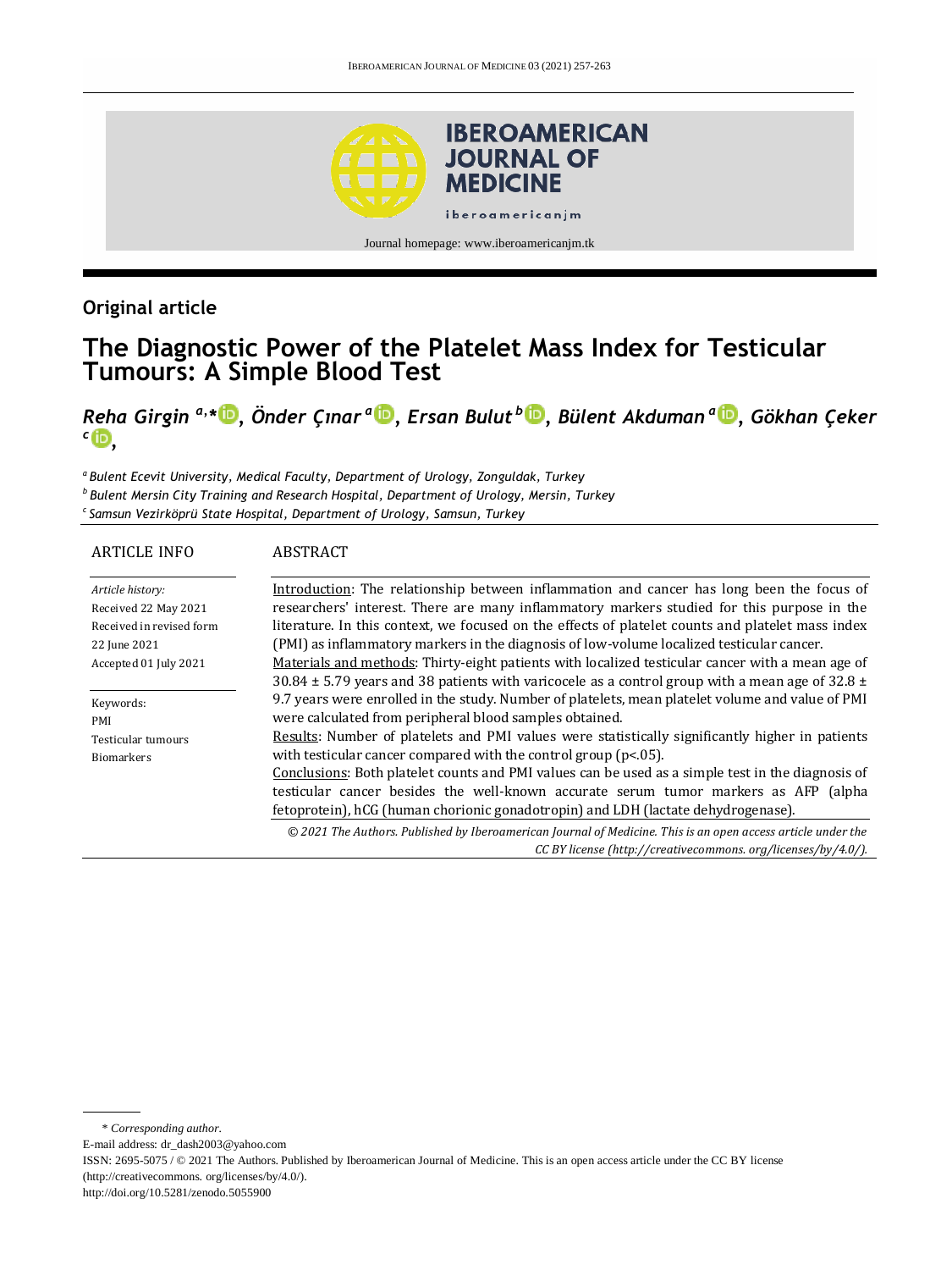## **El poder diagnóstico del índice de masa plaquetaria para los tumores testiculares: un simple análisis de sangre**

| <b>INFO. ARTÍCULO</b>                                                                                                      | <b>RESUMEN</b>                                                                                             |  |  |  |
|----------------------------------------------------------------------------------------------------------------------------|------------------------------------------------------------------------------------------------------------|--|--|--|
| Historia del artículo:                                                                                                     | Introducción: La relación entre la inflamación y el cáncer ha sido durante mucho tiempo el foco            |  |  |  |
| Recibido 22 Mayo 2021                                                                                                      | de interés de los investigadores. Hay muchos marcadores inflamatorios estudiados con este                  |  |  |  |
| Recibido en forma revisada                                                                                                 | propósito en la literatura. En este contexto, nos centramos en los efectos del recuento de                 |  |  |  |
| 22 Junio 2021                                                                                                              | plaquetas y el índice de masa plaquetaria (PMI) como marcadores inflamatorios en el                        |  |  |  |
| Aceptado 01 Julio 2021                                                                                                     | diagnóstico de cáncer testicular localizado de bajo volumen.                                               |  |  |  |
|                                                                                                                            | Materiales y métodos: Se incluyeron en el estudio 38 pacientes con cáncer testicular localizado            |  |  |  |
| Palabras clave:                                                                                                            | con una edad media de $30,84 \pm 5,79$ años y 38 pacientes con varicocele como grupo control con           |  |  |  |
| PMI                                                                                                                        | una edad media de $32.8 \pm 9.7$ años. El número de plaguetas, el volumen medio de plaguetas y el          |  |  |  |
| Tumores testiculares                                                                                                       | valor de PMI se calcularon a partir de muestras de sangre periférica obtenidas.                            |  |  |  |
| <b>Biomarcadores</b>                                                                                                       | Resultados: El número de plaquetas y los valores de PMI fueron estadísticamente                            |  |  |  |
|                                                                                                                            | significativamente más altos en los pacientes con cáncer testicular en comparación con el grupo            |  |  |  |
|                                                                                                                            | de control ( $p < 05$ ).                                                                                   |  |  |  |
|                                                                                                                            | Conclusiones: Tanto el recuento de plaquetas como los valores de PMI se pueden utilizar como               |  |  |  |
|                                                                                                                            | una prueba simple en el diagnóstico de cáncer testicular, además de los marcadores tumorales               |  |  |  |
|                                                                                                                            | séricos precisos bien conocidos como AFP (alfa fetoproteína), hCG (gonadotropina coriónica                 |  |  |  |
|                                                                                                                            | humana) y LDH (lactato deshidrogenasa).                                                                    |  |  |  |
|                                                                                                                            | © 2021 Los Autores. Publicado por Iberoamerican Journal of Medicine. Éste es un artículo en acceso abierto |  |  |  |
|                                                                                                                            | bajo licencia CC BY (http://creativecommons.org/licenses/by/4.0/).                                         |  |  |  |
| HOW TO CITE THIS ARTICLE: Girgin R, Çınar Ö, Bulut E, Akduman B, Çeker G. The Diagnostico Power of the Platelet Mass Index |                                                                                                            |  |  |  |
| for Testicular Tumours: A Simple Blood Test. I beroam J Med. 2021;3(3):257-263. doi: 10.5281/zenodo.5055900.               |                                                                                                            |  |  |  |

## **1. INTRODUCTION**

The relationship between inflammation and cancer has been an interest of researchers for over 100 years [1]. The inflammation process plays a key role in the initiation and progression of malignant processes that are activated by cytokines and other immune system mediators [2]. Serum cellular biomarkers like the neutrophil-lymphocyte ratio (NLR), the plateletlymphocyte ratio (PLR) and the lymphocyte-monocyte ratio (LMR) provide indications of the systemic immunological response to tumour cells [3]. Several studies have highlighted the prognostic value of these biomarkers for certain types of cancer [3], and the ability of NLR and PLR to predict tumour malignancy has recently gained the attention of researchers [4].

Platelets contribute to inflammation through their interaction with myeloid cells and nonimmune cells [5]. Platelets also contribute to anti-inflammatory effects by inhibiting the release of tumour necrosis factor from mononuclear cells such as monocytes and macrophages and by promoting the release of anti-inflammatory cytokines [6]. Recent studies have suggested that platelets contribute to the development and spread of cancer [7].

Platelet mass has been shown to be a more effective indicator of platelet activity than platelet count; therefore, the platelet mass index (PMI), also known as plateletcrit,

has been increasingly used as a diagnostic parameter [8].

Testicular tumours are rare cancers that comprise only one percent of male malignancies [8]. Although uncommon, screening is important because testicular cancer targets younger men, typically from 15 to 40 years of age, and it has a high cure rate even if the tumour has spread [9]. This high cure rate may be due to the relationship between testicular tumours and immunity [10]. Recent reports linking immunocompetence and testicular cancer patients are still unsubstantiated [11].

Previous studies have investigated the role of NLR in urogenital cancer diagnosis; however, although there are very limited reports on the diagnostic value of PMI in the literature, no studies on testicular malignancies have been reported. In our study, preoperative PMI values of testicular cancer patients were compared with a control group of varicocele patients. The discriminatory role of PMI in patients with testicular masses was investigated.

## **2. MATERIALS AND METHODS**

In this retrospective study, the data of 76 male patients between January 2007 and January 2017 (38 subjects with localized testicular cancer and a control group of 38 subjects with varicocele) were analysed after the study was approved by the institutional review board committee. The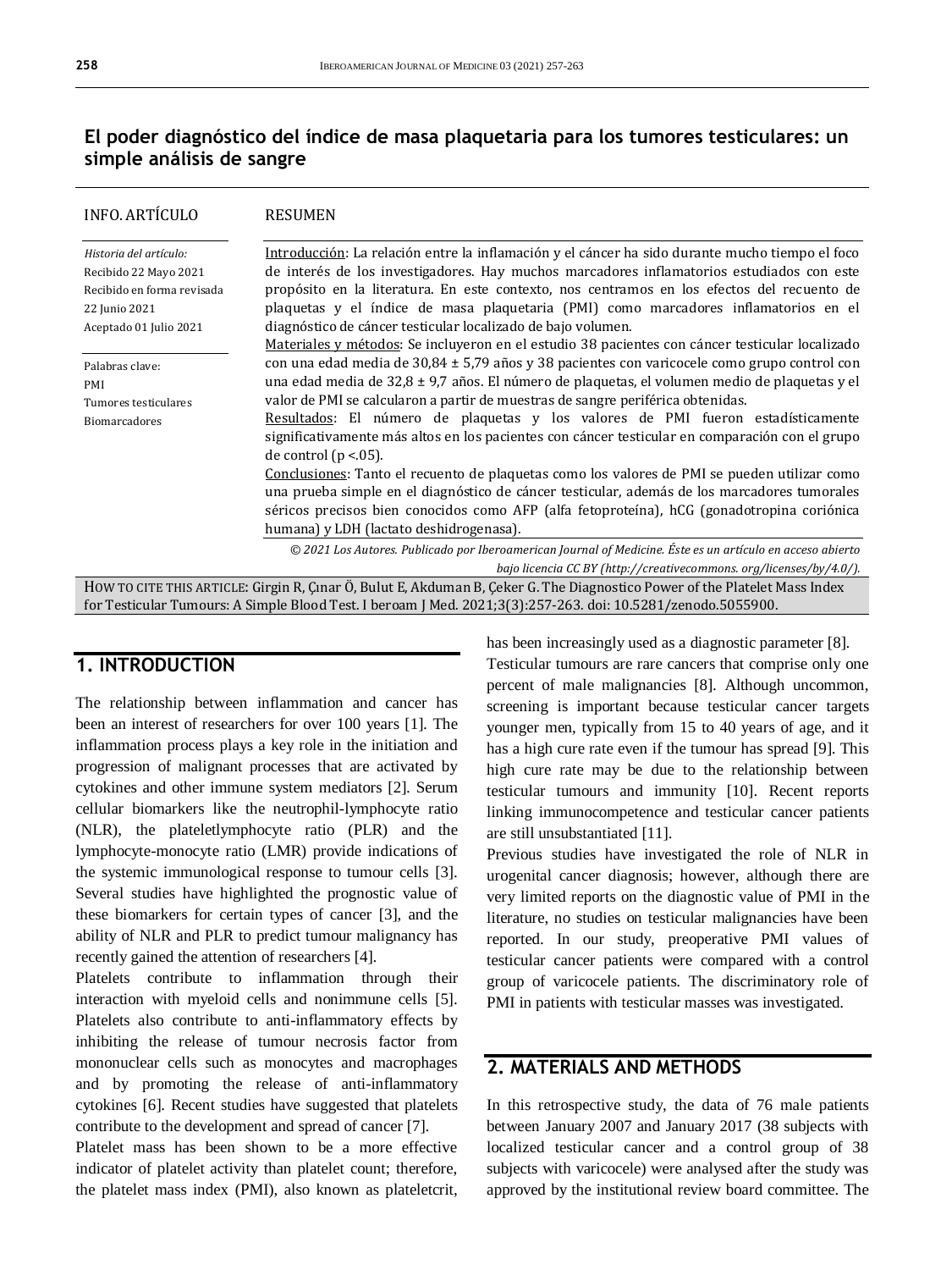following parameters were analysed and subjected to statistical analysis: age, number and percentage of neutrophils and lymphocytes, haemoglobin levels, platelet number, mean platelet volume (MPV), NLR (neutrophil count divided by the number of lymphocytes) and PMI (the number of platelets multiplied by the MPV). The exclusion criteria were as follows: having infection or inflammation; immunologic, splenic or renal diseases that may have affected platelet counts and MPV, pathologies other than a primary testicular tumour, having high levels of biomarker post-orchiectomy and metastasis in post-procedural metastatic evaluation. Peripheral blood samples were obtained during the preoperative period. Patients underwent metastatic evaluation after the operation. Serum biomarkers were re-evaluated at the appropriate period after the procedure. For the purpose of this study, localized testicular cancer was defined as stage 1 (1A and 1B) in patient with no metastasis at lymph nodes or distant organs.

#### **2.1. STATISTICAL ANALYSIS**

Statistical analyses were performed with the SPSS version 19.0 software (SPSS Inc., Chicago, IL, USA). The distribution of the data was determined by the Shapiro-Wilk test. The study data was evaluated using descriptive statistical methods. Mean, standard deviation, minimum, maximum, median, frequency and ratio was used to evaluate the study variables. Continuous variables were compared with the independent sample t test or the Mann-Whitney U test for two groups. For all tests, p values of less than 0.05 were considered statistically significant. A receiver operating characteristic (ROC) analysis was constructed to assess the discriminative ability of PMI, NLR and the ratio of the percentage of neutrophils to lymphocytes (NL%R) in localised testicular cancer.

## **3. RESULTS**

This study included a control group of 38 healthy patients with a mean age of  $32.8 \pm 9.7$  years and a study group of 38 patients with localised testicular cancer with a mean age of 30.84  $\pm$  5.79 years. The pathological diagnostic distributions of the patients with testicular tumours were: pure seminoma (n = 13), mixed germ cell carcinoma (n = 20), embryonal carcinoma ( $n = 1$ ), teratoma ( $n = 3$ ) and Leydig cell carcinoma ( $n = 1$ ). Tables 1 and 2 set the age and blood values of the patients in the study and control groups. The neutrophil counts and percentages were significantly higher in the patients with testicular cancer than in the control group  $(p < 0.001$  and  $p = 0.01$ ,





| Table 1. Age and hematological data of the patients |                |                      |  |  |  |  |
|-----------------------------------------------------|----------------|----------------------|--|--|--|--|
| <b>Variable</b>                                     | <b>Min-Max</b> | $Mean \pm SD$        |  |  |  |  |
| Age (years)                                         | $21 - 67$      | $31.80 \pm 7.99$     |  |  |  |  |
| <b>Neutrophil counts</b><br>$(K/\mu L)$             | $2.2 - 14.4$   | $5.09 + 2.04$        |  |  |  |  |
| <b>Lymphocyte counts</b><br>$(K/\mu L)$             | $0.7 - 4.5$    | $2.05 + 0.66$        |  |  |  |  |
| Neutrophil ratio $(\%)$                             | 39.7-87.1      | $62.68 \pm 9.70$     |  |  |  |  |
| Lymphocyte ratio $(\% )$                            | 7.6-45.4       | $26.91 \pm 8.05$     |  |  |  |  |
| Neutrophil/lymphocyte<br>ratio $(\% )$              | 0.97-10.85     | $2.80 \pm 1.84$      |  |  |  |  |
| Neutrophil/lymphocyte<br>$%$ ratio $(\%)$           | 0.96-11.00     | $2.81 + 1.96$        |  |  |  |  |
| <b>Body mass Index</b><br>(kg/m2)                   | 17.4-35.5      | $24.04 + 3.49$       |  |  |  |  |
| Hemoglobin $(\text{gr}/\text{d}L)$                  | $10.2 - 18.2$  | $15.05 + 1.37$       |  |  |  |  |
| Platelet counts $(K/\mu L)$                         | 165.0-633.0    | $249.11 \pm 71.13$   |  |  |  |  |
| MPV(f)                                              | $6.6 - 10.3$   | $8.46 \pm 0.84$      |  |  |  |  |
| <b>PMI</b>                                          | 1305.0-4241.1  | $2086.15 \pm 508.22$ |  |  |  |  |
| $B-hCG$ (mIU/mL)<br>$(n=38)$                        | 0.73-7635.0    | $604.23 + 1.47$      |  |  |  |  |
| $AFP$ (U/mL) (n=37)                                 | 0.57-3000.0    | $321.63 \pm 785.65$  |  |  |  |  |
| $LDH (U/L) (n=37)$                                  | 134-998        | $364.38 + 239.12$    |  |  |  |  |

*MPV: mean platelet volume; PMI: platelet mass index; AFP: alpha fetoprotein; B-HCG: human chorionic gonadotropin; LDH: lactate dehydrogenase.*

respectively). The lymphocyte counts were not statistically different between the groups ( $p = 0.330$ ), but there was a significant difference in the lymphocyte percentages between the groups  $(p = 0.001)$ . The lymphocyte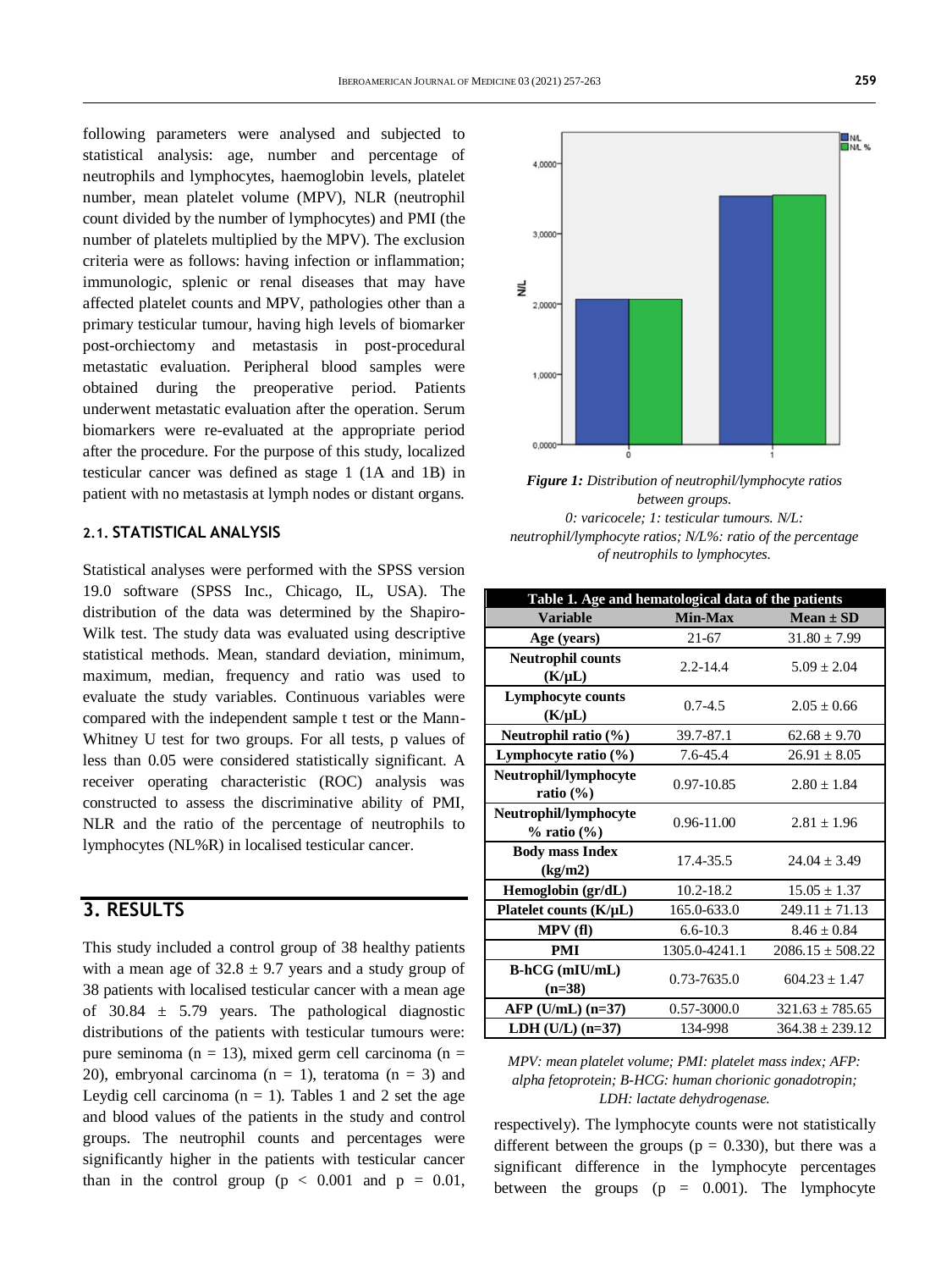percentages were significantly lower in the study group with testicular cancer than in the control group. The NLR values in patients with testicular tumours were significantly

### **4. DISCUSSION**

The systemic inflammatory response that occurs in

| Table 2. Blood values of the patients were shown according to the groups |                                             |                                      |          |  |  |
|--------------------------------------------------------------------------|---------------------------------------------|--------------------------------------|----------|--|--|
| <b>Variable</b>                                                          | <b>Testicular tumour</b><br>$(Mean \pm SD)$ | <b>Varicocele</b><br>$(Mean \pm SD)$ | p value  |  |  |
| Neutrophil counts $(K/\mu L)$                                            | $6.00 \pm 2.34$                             | $4.1 \pm 1.12$                       | 0,000    |  |  |
| Lymphocyte counts $(K/\mu L)$                                            | $1.9 \pm 0.67$                              | $2.1 \pm 0.66$                       | 0,330    |  |  |
| Neutrophil ratio (%)                                                     | $66.28 \pm 10.66$                           | $59.08 \pm 7.11$                     | $0.001*$ |  |  |
| Lymphocyte ratio $(\% )$                                                 | $23.36 \pm 8.37$                            | $30.45 \pm 5.96$                     | $0.000*$ |  |  |
| Neutrophil/lymphocyte ratio<br>$($ %)                                    | $3.53 + 2.29$                               | $2.07 \pm 0.73$                      | 0.001    |  |  |
| Neutrophil%/lymphocyte %<br>ratio $(\% )$                                | $3.55 + 2.31$                               | $2.06 \pm 0.72$                      | < 0.000  |  |  |
| Hemoglobin (gr/dL)                                                       | $15.05 \pm 1.82$                            | $15.05 \pm 0.70$                     | 0,987    |  |  |
| Platelet counts $(K/uL)$                                                 | $268.05 \pm 86.15$                          | $230.16 \pm 45.79$                   | 0,019    |  |  |
| <b>MPV</b>                                                               | $8.53 \pm 0.90$                             | $8.40 \pm 0.79$                      | $0.502*$ |  |  |
| <b>PMI</b>                                                               | $2250.59 \pm 585.75$                        | $1921.70 \pm 353.42$                 | 0.004    |  |  |

*MPV: mean platelet volume; PMI: platelet mass index. Values are expressed as mean ± standard deviation. p< 0.05 statistically significant. \* student-t test. aMann-Whitney U test*

higher than in the control patients with varicocele ( $p =$ 0.001). (Figure 1) There was also a significant difference between the groups in terms of their NL%R values ( $p <$ 0.001). The NL%R values in patients with testicular tumours were significantly higher than in the control patients with varicocele (Figure 1). A statistically significant difference was found between the groups regarding the platelet counts of the cases ( $p = 0.019$ ). The platelet counts in the patients with testicular tumours were significantly higher than those seen in the patients with varicoceles. A statistically significant difference was found between the groups regarding the PMI of the cases ( $p =$ 0.004). The PMI values in the patients with testicular tumours were significantly higher relative to those seen in the patients with varicoceles (Figure 2). No statistical difference was detected between the groups in terms of haemoglobin levels.

The area under the ROC curve for NLR in the localised testicular cancer patients was 0.74, (95% confidence interval  $(CI) = 0.62{\text -}0.85$  with a threshold value of 2.06, 68% sensitivity and 64% specificity. The area under the ROC curve for the NL(%)R in the localised testicular cancer patients was 0.74,  $(95\% \text{ CI} = 0.62{\text -}0.85)$  with a threshold value of  $2.04\%$ ),  $71\%$  sensitivity and  $61\%$ specificity. The area under the ROC curve for the PMI in localised testicular cancer patients was  $0.69$  (95% CI = 0.57–0.81) with a threshold value of 1908.2, 76% sensitivity and 56% specificity (Figure 3).

biological systems can be demonstrated by various haematological and biochemical parameters. Total white blood cell count, neutrophil and lymphocyte count, Creactive protein and procalcitonin are the inflammatory markers that are typically monitored [11]. Platelets are located at the edge of the cellular immune system, outside the inflammatory pathways that have previously been described [12]. But in light of recently published data, thrombocytes have begun to move toward the centre of the inflammation process [13].

Systemic inflammation plays an important role in the development of cancer [14]. The degree of the biological system's inflammatory response and the mediators secreted by the tumour cells can vary according to tumour type [11]. This struggle between the tumour and the biological system is often overlooked by the existing prognostic measurements. The immune system is involved in cancer initiation and enhancement as well as cancer suppression. The clinical result depends on which of these effects dominates [11]. An increase in the number of neutrophils contributes to tumour development and is therefore interpreted as a poor prognostic indicator [15]. The systemic inflammatory response has been evaluated in various urological cancers, such as renal cell carcinoma, upper urinary tract cancer, bladder cancer and prostate cancer, and its potential for predicting positive surgical margins and progression-free survival has been demonstrated [11].

A limited number of studies have addressed the relationship between testicular cancer and immunity, but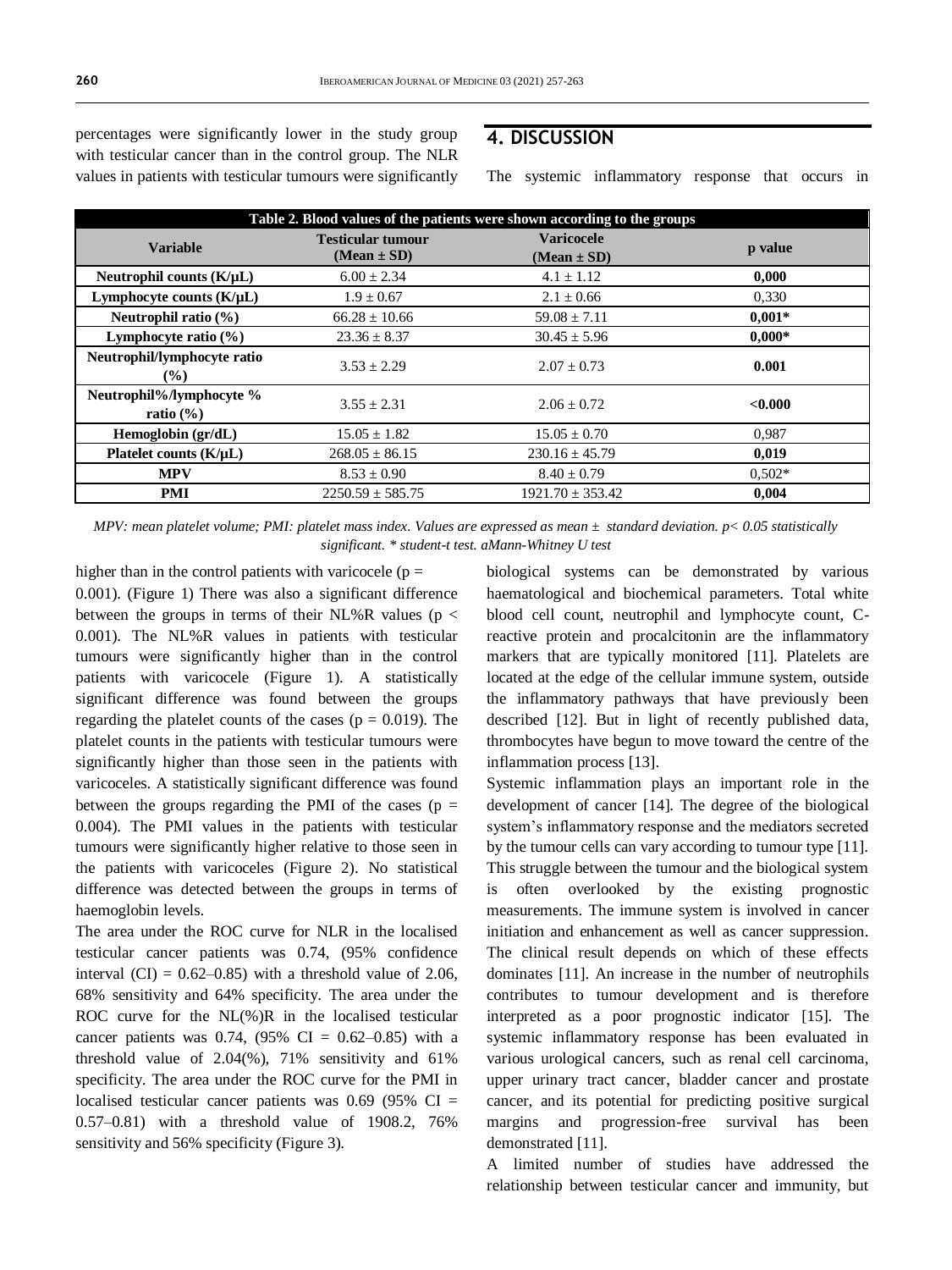

*Figure 2: Distribution of PMI values between groups. 0: varicocele; 1: testicular tumours. PMI: platelet mass index.*



*Figure 3: ROC of PMI and neutrophil/lymphocyte ratios in localized testicular cancer.*

*PMI: platelet mass index; N/L: neutrophil/lymphocyte ratios; N/L%: ratio of the percentage of neutrophils to lymphocytes. PMI (area under curve (AUC)=0.69, 95% confidence interval (CI) = 0.57–0.81) ; N/L% (AUC=0.74, 95% CI = 0.62–0.85); N/L (AUC=0.74, 95% CI= 0.62–0.85).*

there is little evidence in the literature regarding the development and progression of testicular cancers and the role of the inflammatory response.

The prognostic indicators of age, gender, NLR and platelet counts have been found to be important indicators in urothelial cancers [16]. Of these, NLR is perhaps the most vigorously studied, particularly with respect to localised prostate cancer. Hakimi et al. reported that NLR values prior to radical prostatectomy surgery in locally advanced prostate cancer patients predicted biochemical recurrence [17]. However, these results could not be confirmed in a study carried out by Ipekci et al [18]. Experts have tried to explain this inconsistency by referencing the low patient

numbers and the insufficient follow-up time. Ohno et al. Reported that the risk of recurrence in patients with nonmetastatic renal cell carcinoma could be predicted with a combination of NLR and the disease stage [19]. Similarly, Kobayashi et al. showed that NLR may be a criterion for progression-free survival and response to treatment in metastatic renal cell carcinoma [20], while Hashimoto et al. found neutrophil counts to be a poor prognostic indicator before neoadjuvant chemotherapy in patients with nonmetastatic upper urinary tract cancers [21]. Notably, Yuksel et al. were the first to examine NLR as a preoperative blood marker for localised testicular cancer patients; they predicted that NLR could be used as a biomarker for the preoperative period [11]. In our study, NLR was found to be significantly higher in patients with localised testicular cancer than in the control group. As in the previous study, our results support the theory that NLR may be a biomarker that can be used in the preoperative period. We found a cut-off value for NLR of 2.04 with 68% sensitivity and 64% specificity, similar to the previous study, in which the cut-off value was 2.06 with 69% sensitivity and 69% specificity.

Mediators such as transforming growth factor-beta, platelet-derived growth factor and prostaglandin E2, which induce the proliferation of cancer cells, are abundantly present in platelets [22]. The recently demonstrated relationship between cancer and thrombocytes has accelerated studies on the use of platelet parameters for cancer prognosis.

Similar to NLR, there is evidence to suggest that PLR could be a prognostic indicator for colorectal, gastric, breast and lung cancers [23]. Wang et al. reported that a high PLR rate in renal and prostate cancers was an indicator of poor overall survival in a meta-analysis of 20 studies evaluating urological cancer patients. However, this relationship was not found in patients with bladder cancer [23].

An increased platelet count has been shown to be a poor prognostic indicator in gastrointestinal and gynaecological cancers [24, 25]. The number of platelets in systemic circulation reflects the balance between production and destruction; therefore, the prognostic reliability of platelet counts has been debated. MPV, the most widely used criterion of platelet size, is a strong indicator of platelet activity. Studies have shown that significant changes in MPV values occur in some cancers [26]. A recent study by Wang et al. reported that low MPV values were associated with a poor prognosis in patients with muscle-invasive bladder cancer [27].

PMI is a biomarker that has recently attracted researchers'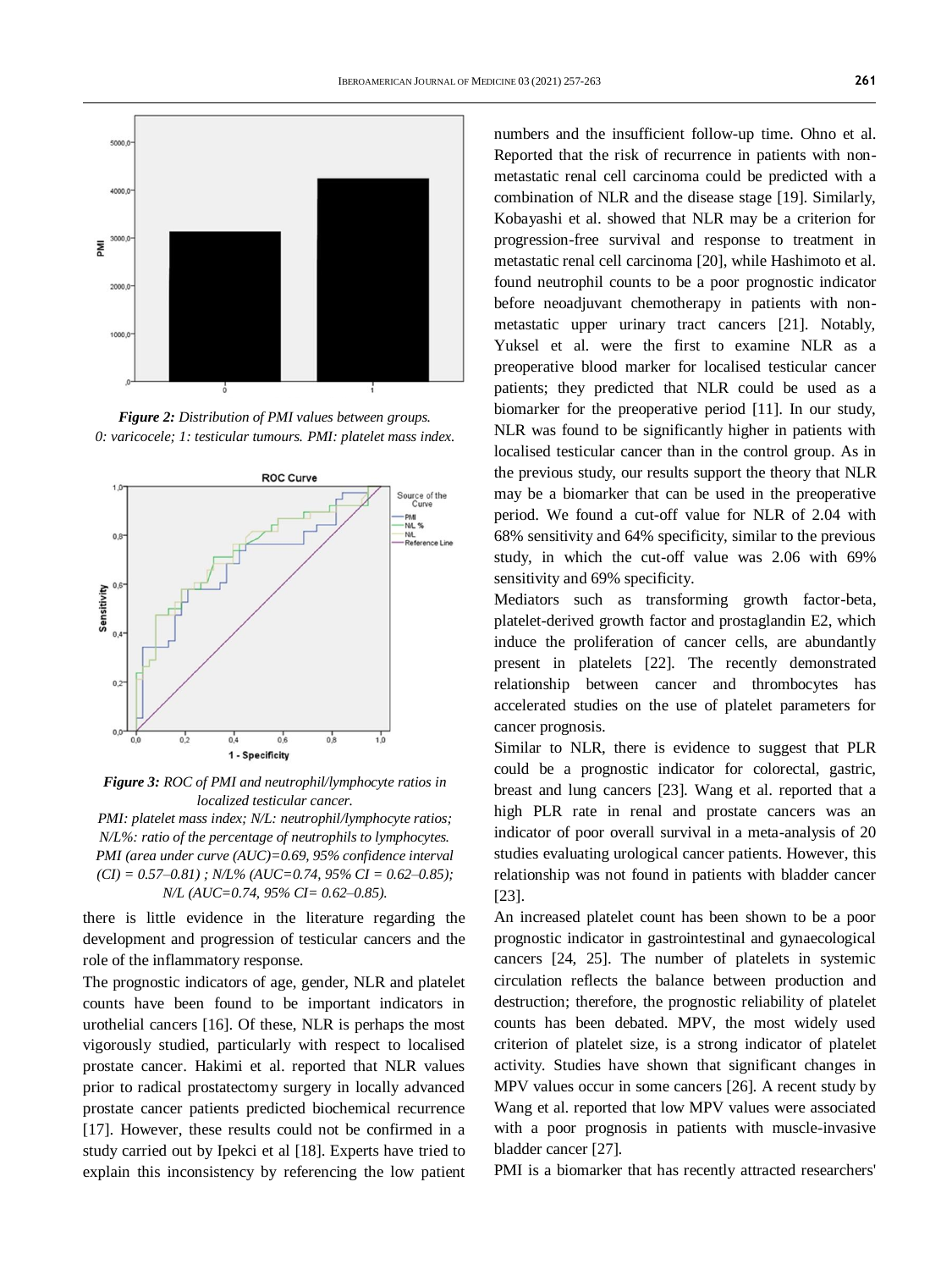attention. In the first study on PMI, it was reported that unnecessary platelet transfusions can be prevented in neonatal intensive care units [28, 29]. The first study on PMI in urological cancers was conducted by Girgin et al. to predict early recurrence in prostate cancer [30]. In this study, a statistically significant negative correlation was observed between PMI and Gleason score, whereas no statistically significant difference was observed between PMI values and biochemical early recurrence. In the current study, PMI, MPV and total platelet count values were higher in the patients with testicular cancer than in the controls. The PMI cut-off value was 1908.2 with 76% sensitivity and 56% specificity. We believe that this elevated PMI value may have occurred in response to tumour formation, as there was no corresponding PMI spike in the control group.

There were a few limitations to this study. Firstly, it a single centre study based on retrospective hospital records. The study and control groups contained a relatively small sample set of patients. The data used to exclude the factors that may have affected platelet counts and volumes were dependent on hospital records. And also testis tumor subtypes were not correlated with PMI in our study. Lastly, this study had not a prognostic predictive design.

## **5. CONCLUSIONS**

For patients with testicular tumors, there is generally a short period of time between the carcinogenic effect and the patients' referral to the clinic. In this cancer, hematological changes develop rapidly. Complete blood count (CBC) is a cheap and reproducible parameter that is often used in clinical practice, and the current trend is to increase the use of CBC data in cancer diagnosis and follow-up. In the current knowledge, it is still not possible to overcome unnecessary surgeries in testicular masses. Although we argue that hematologic data, especially PMI, may shed light on the prediction of malignancy of clinically-radiologically indistinguishable testicular masses in our study, this should be supported by well-designed, prospective large-scale studies.

## **6. ETHICAL CONSIDERATIONS**

All procedures performed in this study involving human participants were in accordance with the ethical standards of the institutional and/or national research committee and with the 1964 Helsinki declaration and its later amendments or comparable ethical standards. (Local Ethics

Committee meeting no: 2018/03, protocol no: 2018-41-31 / 01)**.**

## **7. REFERENCES**

*1. Balkwill F, Mantovani A. Inflammation and cancer: back to Virchow? Lancet. 2001;357(9255):539-45. doi[: 10.1016/S0140-6736\(00\)04046-0.](https://doi.org/10.1016/s0140-6736(00)04046-0)*

*2. Gong L, Cumpian AM, Caetano MS, Ochoa CE, De la Garza MM, Lapid DJ, et al. Promoting effect of neutrophils on lung tumorigenesis is mediated by CXCR2 and neutrophil elastase. Mol Cancer. 2013;12(1):154. doi: [10.1186/1476-4598-12-154.](https://doi.org/10.1186/1476-4598-12-154)*

*3. Asari S, Matsumoto I, Toyama H, Shinzeki M, Goto T, Ishida J, et al. Preoperative independent prognostic factors in patients with borderline resectable pancreatic ductal adenocarcinoma following curative resection: the neutrophil-lymphocyte and platelet-lymphocyte ratios. Surg Today. 2016;46(5):583-92. doi[: 10.1007/s00595-015-1206-3.](https://doi.org/10.1007/s00595-015-1206-3)*

*4. Moris D, Damaskos C, Spartalis E, Papalampros A, Vernadakis S, Dimitroulis D, et al. Updates and Critical Evaluation on Novel Biomarkers for*  the Malignant Progression of Intraductal Papillary Mucinous Neoplasms of<br>the Pancreas. Anticancer Res. 2017;37(5):2185-94. doi: *[10.21873/anticanres.11553.](https://doi.org/10.21873/anticanres.11553)*

*5. Linke B, Schreiber Y, Picard-Willems B, Slattery P, Nüsing RM, Harder S, et al. Activated Platelets Induce an Anti-Inflammatory Response of Monocytes/Macrophages through Cross-Regulation of PGE2 and Cytokines. Mediators Inflamm. 2017;2017:1463216. doi[: 10.1155/2017/1463216.](https://doi.org/10.1155/2017/1463216)*

*6. Goubran HA, Stakiw J, Radosevic M, Burnouf T. Platelets effects on tumor growth. Semin Oncol. 2014;41(3):359-69. doi: [10.1053/j.seminoncol.2014.04.006.](https://doi.org/10.1053/j.seminoncol.2014.04.006)*

*7. Goubran H, Sabry W, Kotb R, Seghatchian J, Burnouf T. Platelet microparticles and cancer: An intimate cross-talk. Transfus Apher Sci. 2015;53(2):168-72. doi[: 10.1016/j.transci.2015.10.014.](https://doi.org/10.1016/j.transci.2015.10.014)*

*8. Demir N, Peker E, Ece İ, Ağengin K, Bulan KA, Tuncer O. Is platelet mass a more significant indicator than platelet count of closure of patent ductus arteriosus? J Matern Fetal Neonatal Med. 2016;29(12):1915-8. doi: [10.3109/14767058.2015.1067296.](https://doi.org/10.3109/14767058.2015.1067296)*

*9. Arda E, Cakiroglu B, Cetin G, Yuksel I. Metachronous Testicular Cancer After Orchiectomy: A Rare Case. Cureus. 2017;9(11):e1833. doi: [10.7759/cureus.1833.](https://doi.org/10.7759/cureus.1833)*

*10. Beyer J, Albers P, Altena R, Aparicio J, Bokemeyer C, Busch J, et al. Maintaining success, reducing treatment burden, focusing on survivorship: highlights from the third European consensus conference on diagnosis and treatment of germ-cell cancer. Ann Oncol. 2013;24(4):878-88. doi: [10.1093/annonc/mds579.](https://doi.org/10.1093/annonc/mds579)*

*11. Yuksel OH, Verit A, Sahin A, Urkmez A, Uruc F. White blood cell counts and neutrophil to lymphocyte ratio in the diagnosis of testicular cancer: a simple secondary serum tumor marker. Int Braz J Urol. 2016;42(1):53-9. doi: [10.1590/S1677-5538.IBJU.2014.0593.](https://doi.org/10.1590/s1677-5538.ibju.2014.0593)*

*12. Jenne CN, Urrutia R, Kubes P. Platelets: bridging hemostasis, inflammation, and immunity. Int J Lab Hematol. 2013;35(3):254-61. doi: [10.1111/ijlh.12084.](https://doi.org/10.1111/ijlh.12084)*

*13. Franco AT, Corken A, Ware J. Platelets at the interface of thrombosis, inflammation, and cancer. Blood. 2015;126(5):582-8. doi[: 10.1182/blood-](https://doi.org/10.1182/blood-2014-08-531582)[2014-08-531582.](https://doi.org/10.1182/blood-2014-08-531582)*

*14. Moore MM, Chua W, Charles KA, Clarke SJ. Inflammation and cancer: causes and consequences. Clin Pharmacol Ther. 2010;87(4):504-8. doi: [10.1038/clpt.2009.254.](https://doi.org/10.1038/clpt.2009.254)*

*15. Kusumanto YH, Dam WA, Hospers GA, Meijer C, Mulder NH. Platelets and granulocytes, in particular the neutrophils, form important compartments for circulating vascular endothelial growth factor. Angiogenesis. 2003;6(4):283-7. doi[: 10.1023/B:AGEN.0000029415.62384.ba.](https://doi.org/10.1023/b:agen.0000029415.62384.ba)*

*16. Can C, Baseskioglu B, Yılmaz M, Colak E, Ozen A, Yenilmez A. Pretreatment parameters obtained from peripheral blood sample predicts invasiveness of bladder carcinoma. Urol Int. 2012;89(4):468-72. doi: [10.1159/000343278.](https://doi.org/10.1159/000343278)*

*17. Lee H, Jeong SJ, Hong SK, Byun SS, Lee SE, Oh JJ. High preoperative neutrophil-lymphocyte ratio predicts biochemical recurrence in patients with*